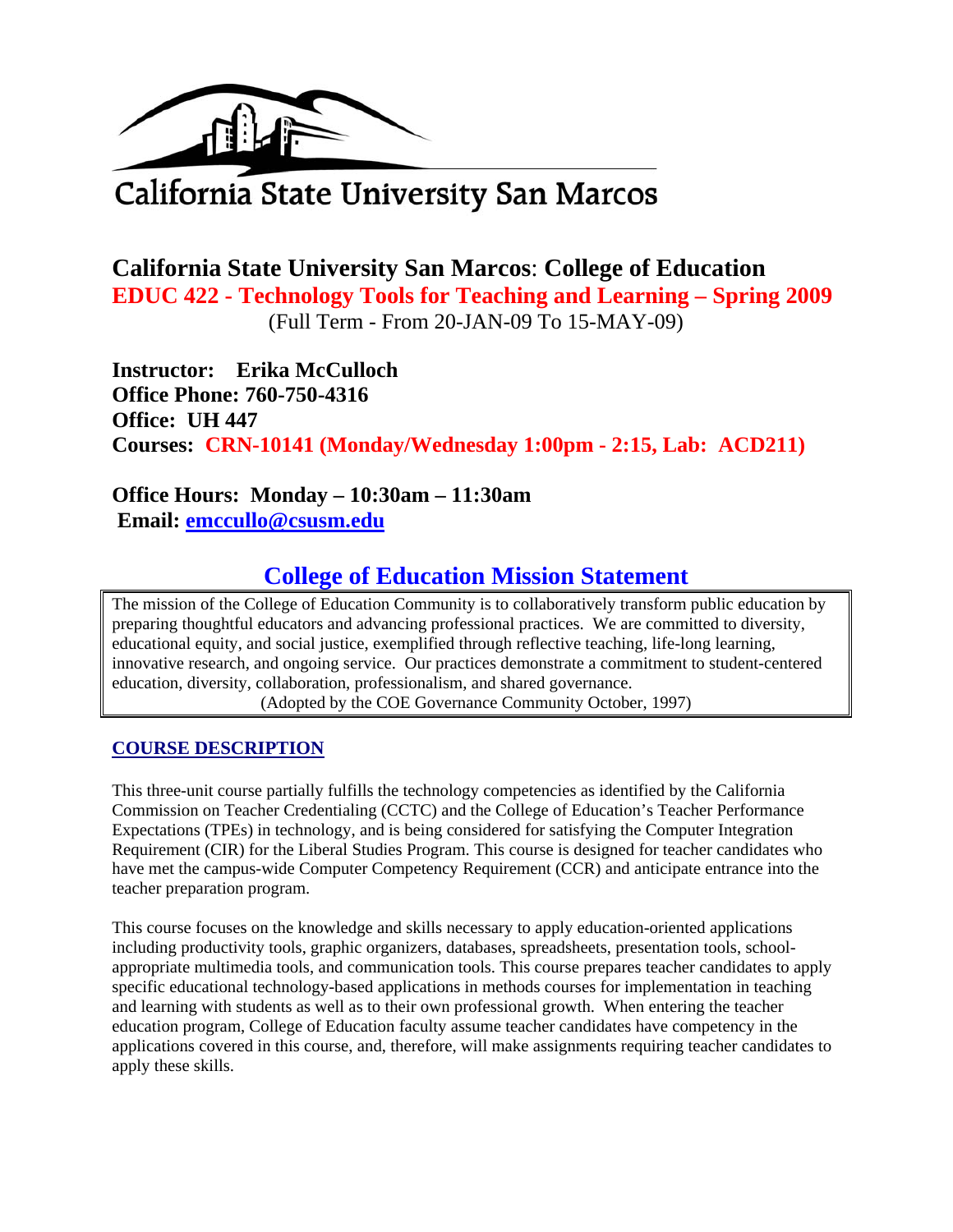## **COURSE PREREQUISITES**

The prerequisite for this course is completion of the campus-wide computer competency requirement. This can be fulfilled by successful completion of one of the following:

- Taking the CSUSM CCR assessment or equivalent course OR
- Completion of an approved computer literacy course at the community college level OR
- Assessment available on first class meeting.

## **COURSE OBJECTIVES**

Teacher candidates will demonstrate competency in:

- A. Meeting the ISTE standards as outlined above at a basic level of proficiency.
- B. Using a variety of educational technology tools applied within teaching and learning for the credential program and for use in public school settings; and
- C. Setting up an electronic portfolio for completion in the CSUSM teacher-credentialing program.

## **MATERIALS AND TEXTS**

NOTE: It is not necessary to purchase the educational software, as much of the specific software titles are available on the Web in demo-version and/or available on campus.

- A. ISTE Student Membership: (ww.iste.org) **(\$54.00)**: **Must be purchased by 2nd class.**
- B. Task Stream Registration: http://www.taskstream.com **(\$20 \$65)**: **Register by 2nd class.**
- C. USB key-drive (128MB or more): **Due Week 2 for class**
- D. One Video tape per group for video project: **Due Week of Video Project**
- E. Use of campus email account and WebCT for course communication (**provided free**)

In order to successfully complete this course, **all the assignments** must be completed at an acceptable level noted on assignment rubrics and the student must earn a C+ or better in the course. In addition to the assignments described below, performance assessment on the teacher candidate's ability to perform tasks using the software will be assessed. Because the content of this course contributes to passage of multiple TPEs, successful completion is imperative. Failure to successfully complete this course will prohibit a teacher candidate from continuing in the program beyond the first semester. The percentage of weight of each assignment is noted next to the description of the topic. **Late assignments or assignments missing required elements receive reduced points. All assignments must be completed to pass the course.** 

## **AUTHORIZATION TO TEACH ENGLISH LEARNERS (CREDENTIAL COURSES ONLY)**

This credential program has been specifically designed to prepare teachers for the diversity of languages often encountered in California public school classrooms. The authorization to teach English learners is met through the infusion of content and experiences within the credential program, as well as additional coursework. Students successfully completing this program receive a credential with authorization to teach English learners. *(Approved by CCTC in SB 2042 Program Standards, August 02)*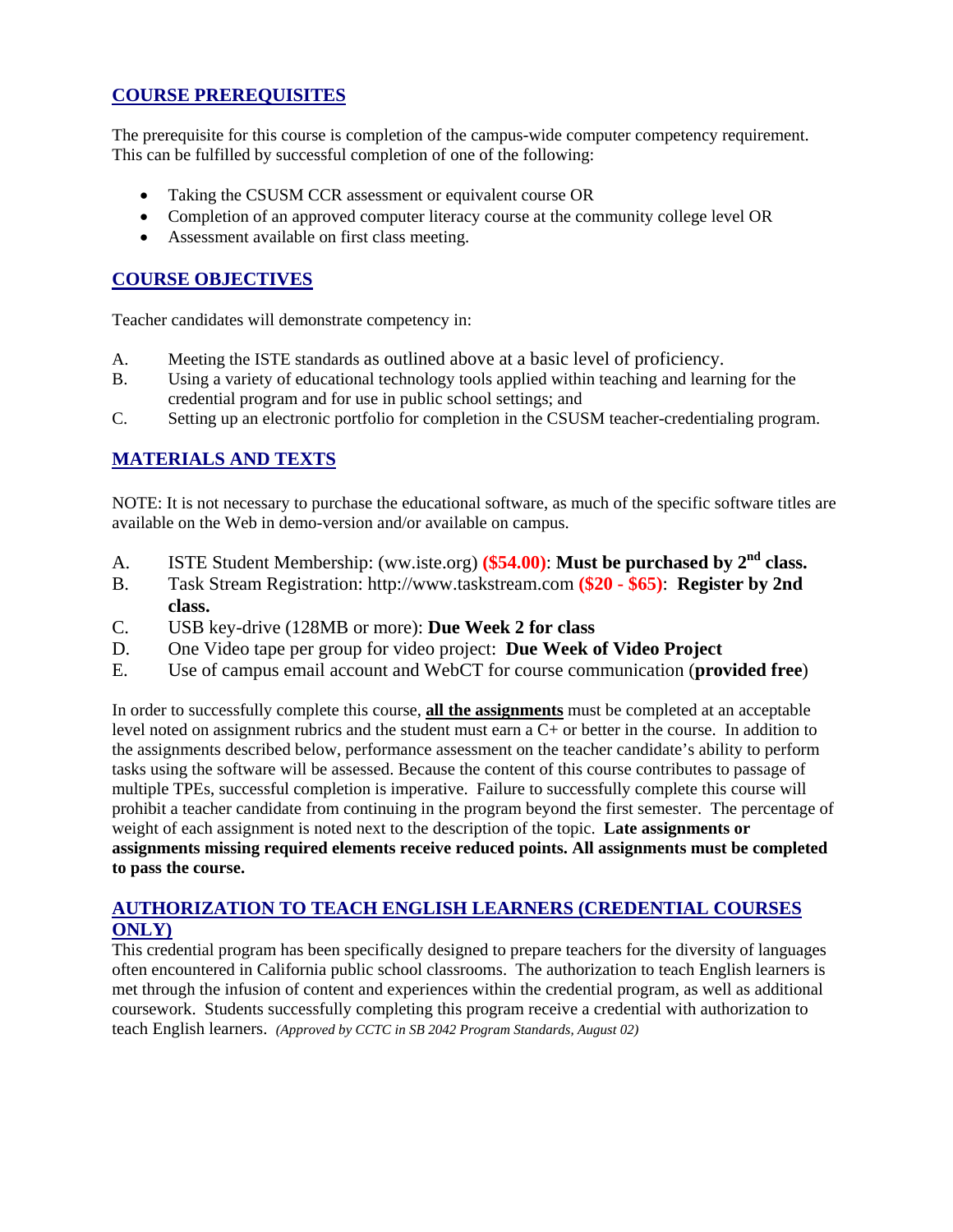## **STUDENT LEARNING OUTCOMES**

## **Teacher Performance Expectation (TPE) Competencies**

This course is designed to help teachers seeking the Multiple and Single Subjects Credential to develop the skills, knowledge, and attitudes necessary to assist schools and districts in implementing an effective program for all students. The successful candidate will be able to merge theory and practice in order to realize a comprehensive and extensive educational program for all students. The following TPEs are addressed in this course:

Primary Emphasis TPE 14 CSUSM Educational Technology (Based on ISTE NETS: see below)

Secondary Emphasis: TPE 4 - Making Content Accessible TPE 5 - Student Engagement TPE 6 - Developmentally Appropriate Teaching Practices TPE 7 - Teaching English Language Learners TPE 12 - Professional, legal and ethical TPE 13 - Professional Growth

#### **National Educational Technology Standards for Teachers (NETS-T)**

ISTE embarked on a collaborative three-year process to update NETS for Students, Teachers, and Administrators. We will be using a draft of the NETS-T document that will be released at the NECC Conference in San Antonio, TX this summer.

#### **ISTE NETS for Teachers (**February 14, 2008**)**

Effective teachers model and apply the National Educational Technology Standards for Students (NETS•S) as they design, implement, and assess learning experiences to engage students and improve learning; enrich professional practice; and provide positive models for students, colleagues, and the community. All teachers should meet the following standards and performance indicators. Teachers:

#### **1. Facilitate and Inspire Student Learning and Creativity**

Teachers use their knowledge of subject matter, teaching and learning, and technology to facilitate experiences that advance student learning, creativity, and innovation in both face-to-face and virtual environments. Teachers:

- a. promote, support, and model creative and innovative thinking and inventiveness
- b. engage students in exploring real-world issues and solving authentic problems using digital tools and resources
- c. promote student reflection using collaborative tools to reveal and clarify students' conceptual understanding and thinking, planning, and creative processes
- d. model collaborative knowledge construction by engaging in learning with students, colleagues, and others in face-to-face and virtual environments

#### **2. Design and Develop Digital-Age Learning Experiences and Assessments**

Teachers design, develop, and evaluate authentic learning experiences and assessments incorporating contemporary tools and resources to maximize content learning in context and to develop the knowledge, skills, and attitudes identified in the NETS•S. Teachers:

> a. design or adapt relevant learning experiences that incorporate digital tools and resources to promote student learning and creativity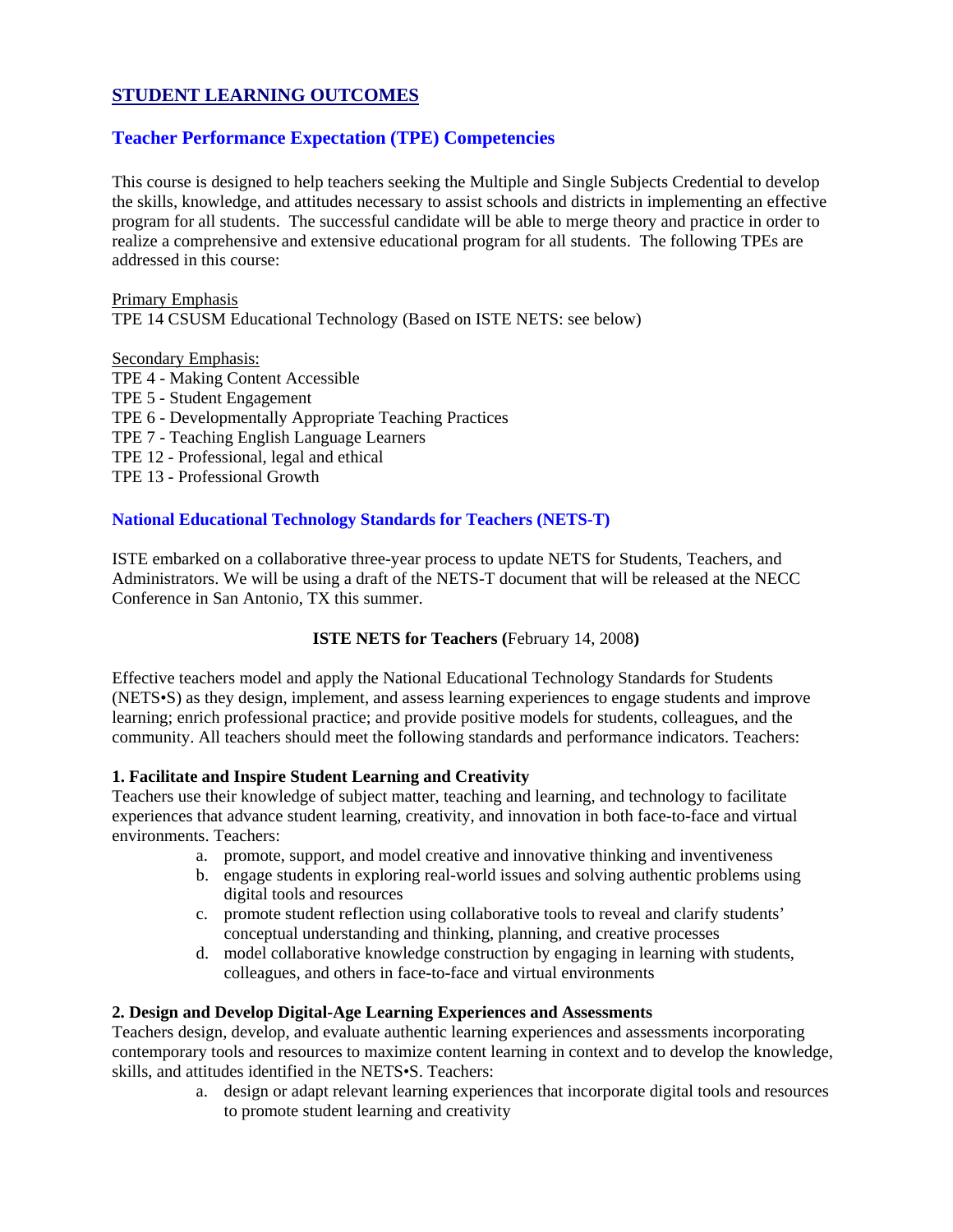- b. develop technology-enriched learning environments that enable all students to pursue their individual curiosities and become active participants in setting their own educational goals, managing their own learning, and assessing their own progress
- c. customize and personalize learning activities to address students' diverse learning styles, working strategies, and abilities using digital tools and resources
- d. provide students with multiple and varied formative and summative assessments aligned with content and technology standards and use resulting data to inform learning and teaching

#### **3. Model Digital-Age Work and Learning**

Teachers exhibit knowledge, skills, and work processes representative of an innovative professional in a global and digital society. Teachers:

- technologies and situations a. demonstrate fluency in technology systems and the transfer of current knowledge to new
- b. collaborate with students, peers, parents, and community members using digital tools and resources to support student success and innovation
- c. communicate relevant information and ideas effectively to students, parents, and peers using a variety of digital-age media and formats
- d. model and facilitate effective use of current and emerging digital tools to locate, analyze, evaluate, and use information resources to support research and learning

#### **4. Promote and Model Digital Citizenship and Responsibility**

Teachers understand local and global societal issues and responsibilities in an evolving digital culture and exhibit legal and ethical behavior in their professional practices. Teachers:

- a. advocate, model, and teach safe, legal, and ethical use of digital information and technology, including respect for copyright, intellectual property, and the appropriate documentation of sources address the diverse needs of all learners by using learnercentered strategies and providing equitable access to appropriate digital tools and resources
- b. promote and model digital etiquette and responsible social interactions related to the use of technology and information
- c. develop and model cultural understanding and global awareness by engaging with colleagues and students of other cultures using
- d. digital-age communication and collaboration tools

#### **5. Engage in Professional Growth and Leadership**

Teachers continuously improve their professional practice, model lifelong learning, and exhibit leadership in their school and professional community by promoting and demonstrating the effective use of digital tools and resources. Teachers:

- a. participate in local and global learning communities to explore creative applications of technology to improve student learning
- b. exhibit leadership by demonstrating a vision of technology infusion, participating in shared decision making and community building, and developing the leadership and technology skills of others
- c. evaluate and reflect on current research and professional practice on a regular basis to make effective use of existing and emerging digital tools and resources in support of student learning
- d. contribute to the effectiveness, vitality, and self-renewal of the teaching profession and of their school and community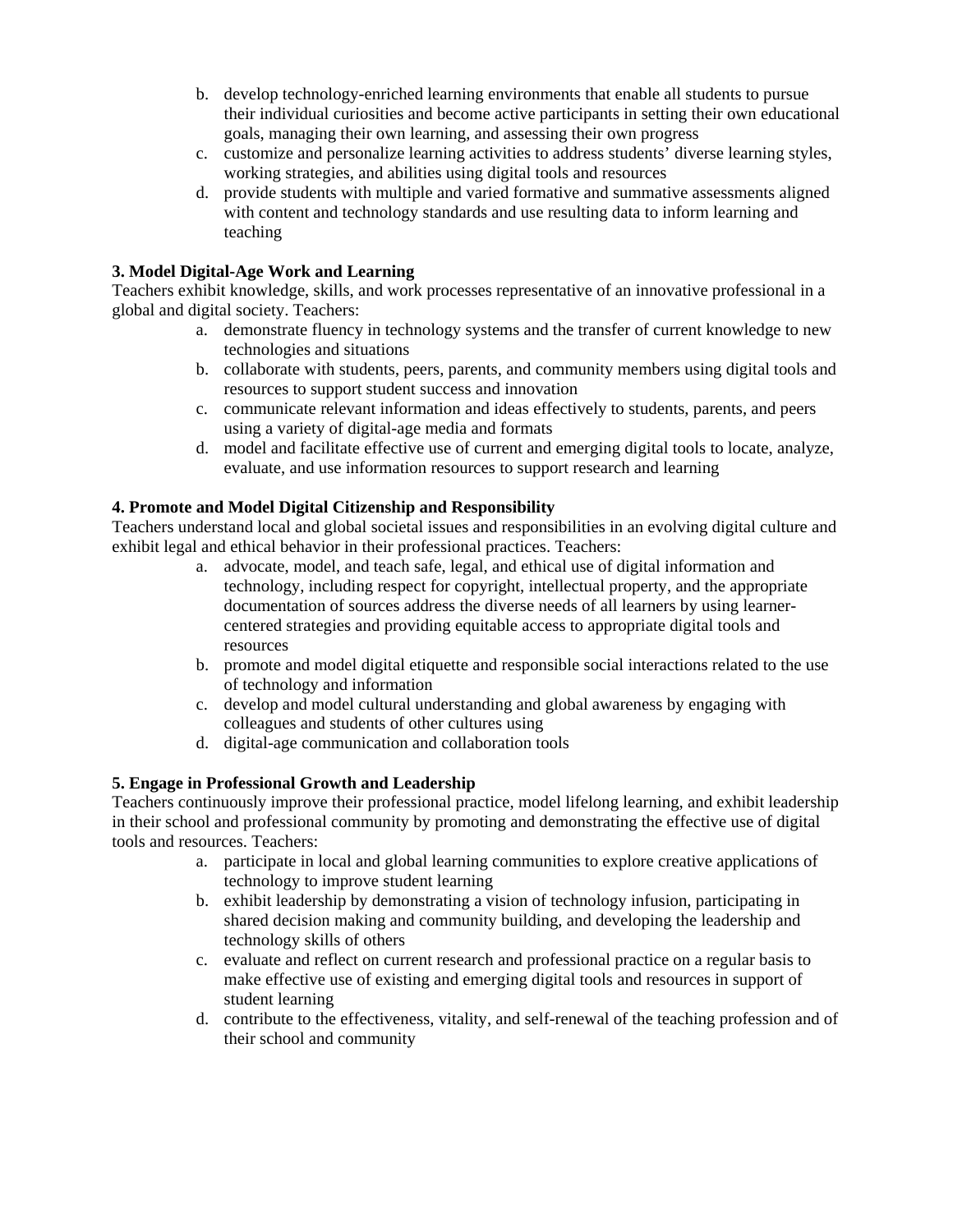## **COLLEGE OF EDUCATION ATTENDANCE POLICY**

*Due to the dynamic and interactive nature of courses in the College of Education, all students are expected to attend all classes and participate actively. At a minimum, students must attend more than 80% of class time, or s/he may not receive Credit for the course at the discretion of the instructor. Individual instructors may adopt more stringent attendance requirements. Should the student have extenuating circumstances, s/he should contact the instructor as soon as possible.* 

A good student is one who adheres to standards of dependability and promptness. If more than two hours of class sessions are missed or there is tardiness (or leave early) the teacher candidate cannot receive an A**. Late assignments will be penalized by a 5% deduction in points for each weekday late.** After one week, late assignments receive no credit. If extraordinary circumstances occur, please make an appointment with the instructor. Remember that communication is the key to success.

In addition to attending course sessions, each student will be required to complete lab assignments each week. Some of the course assignments require students to use campus resources. All students must plan time they can work in labs on campus at least once per week in addition to class time. Students are required to check campus resources and availability of labs. Mac computers are located in UH 271, ACD 211, and Kellogg Library (2nd floor). Students are required to use campus issued-email accounts and check email and WebCT at least two times per week to communicate with instructor and peers.

## **STUDENTS WITH DISABILITIES REQUIRING REASONABLE ACCOMMODATIONS**

Students with disabilities who require reasonable accommodations must be approved for services by providing appropriate and recent documentation to the Office of Disable Student Services (DSS). This office is located in Craven Hall 5205, and can be contacted by phone at (760) 750-4905, or TTY (760) 750-4909. Students authorized by DSS to receive reasonable accommodations should meet with their instructor during office hours or, in order to ensure confidentiality, in a more private setting.

## **ALL UNIVERSITY WRITING REQUIREMENT**

The CSUSM writing requirement of 2500 words is met through the completion of course assignments. Therefore, all writing will be looked at for content, grammar, spelling and format.

## **CSUSM ACADEMIC HONESTY POLICY**

"Students will be expected to adhere to standards of academic honesty and integrity, as outlined in the Student Academic Honesty Policy. All written work and oral presentation assignments must be original work. All ideas/materials that are borrowed from other sources must have appropriate references to the original sources. Any quoted material should give credit to the source and be punctuated with quotation marks.

Students are responsible for honest completion of their work including examinations. There will be no tolerance for infractions. If you believe there has been an infraction by someone in the class, please bring it to the instructor's attention. The instructor reserves the right to discipline any student for academic dishonesty in accordance with the general rules and regulations of the university. Disciplinary action may include the lowering of grades and/or the assignment of a failing grade for an exam, assignment, or the class as a whole."

Incidents of Academic Dishonesty will be reported to the Dean of Students. Sanctions at the University level may include suspension or expulsion from the University.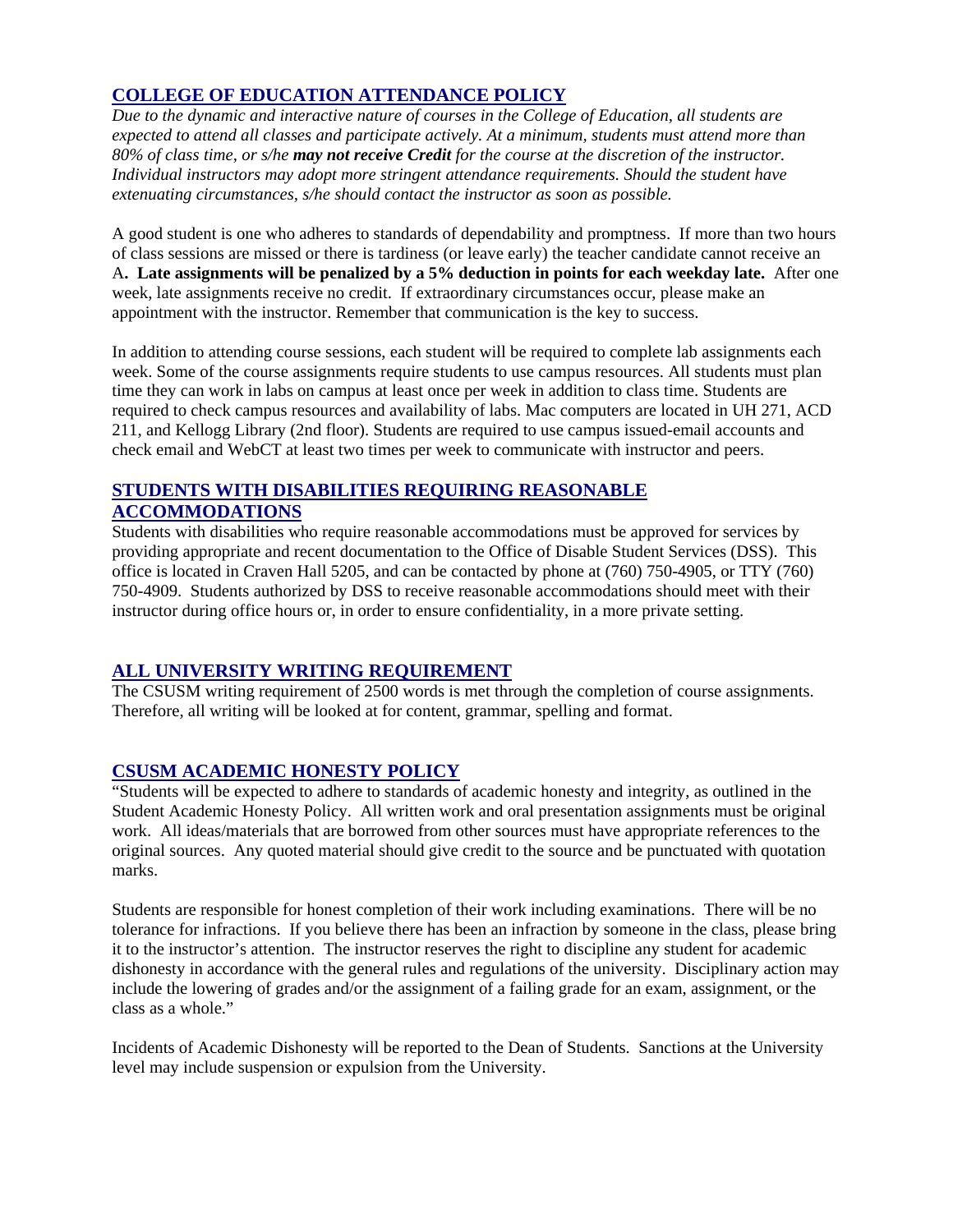## **PLAGIARISM:**

As an educator, it is expected that each student will do his/her own work, and contribute equally to group projects and processes. Plagiarism or cheating is unacceptable under any circumstances. If you are in doubt about whether your work is paraphrased or plagiarized see the Plagiarism Prevention for Students website http://library.csusm.edu/plagiarism/index.html. If there are questions about academic honesty, please consult the University catalog.

#### **USE OF TECHNOLOGY:**

Students are expected to demonstrate competency in the use of various forms of technology (i.e. word processing, electronic mail, WebCT6, use of the Internet, and/or multimedia presentations). Specific requirements for course assignments with regard to technology are at the discretion of the instructor. Keep a digital copy of all assignments for use in your teaching portfolio. All assignments will be submitted online, and some will be submitted in hard copy as well. Details will be given in class.

## **ELECTRONIC COMMUNICATION PROTOCOL:**

Electronic correspondence is a part of your professional interactions. If you need to contact the instructor, e-mail is often the easiest way to do so. It is my intention to respond to all received e-mails in a timely manner. Please be reminded that e-mail and on-line discussions are a very specific form of communication, with their own nuances and etiquette. For instance, electronic messages sent in all upper case (or lower case) letters, major typos, or slang, often communicate more than the sender originally intended. With that said, please be mindful of all e-mail and on-line discussion messages you send to your colleagues, to faculty members in the College of Education, or to persons within the greater educational community. All electronic messages should be crafted with professionalism and care. Things to consider:

- Would I say in person what this electronic message specifically says?
- How could this message be misconstrued?
- Does this message represent my highest self?
- Am I sending this electronic message to avoid a face-to-face conversation?

In addition, if there is ever a concern with an electronic message sent to you, please talk with the author in person in order to correct any confusion.

### **Assignments and Assessment**

In order to successfully complete this course, the assignments must be completed at an acceptable level noted on assignment requirements and project rubrics. In addition to the assignments described below, performance assessment on the teacher candidate's ability to perform tasks using the software will be assessed. Because the content of this course contributes to passage of multiple TPEs, successful completion is imperative. Failure to successfully complete this course will prohibit a teacher candidate from continuing in the program beyond the first semester. The percentage of weight of each assignment is noted next to the description of the topic below.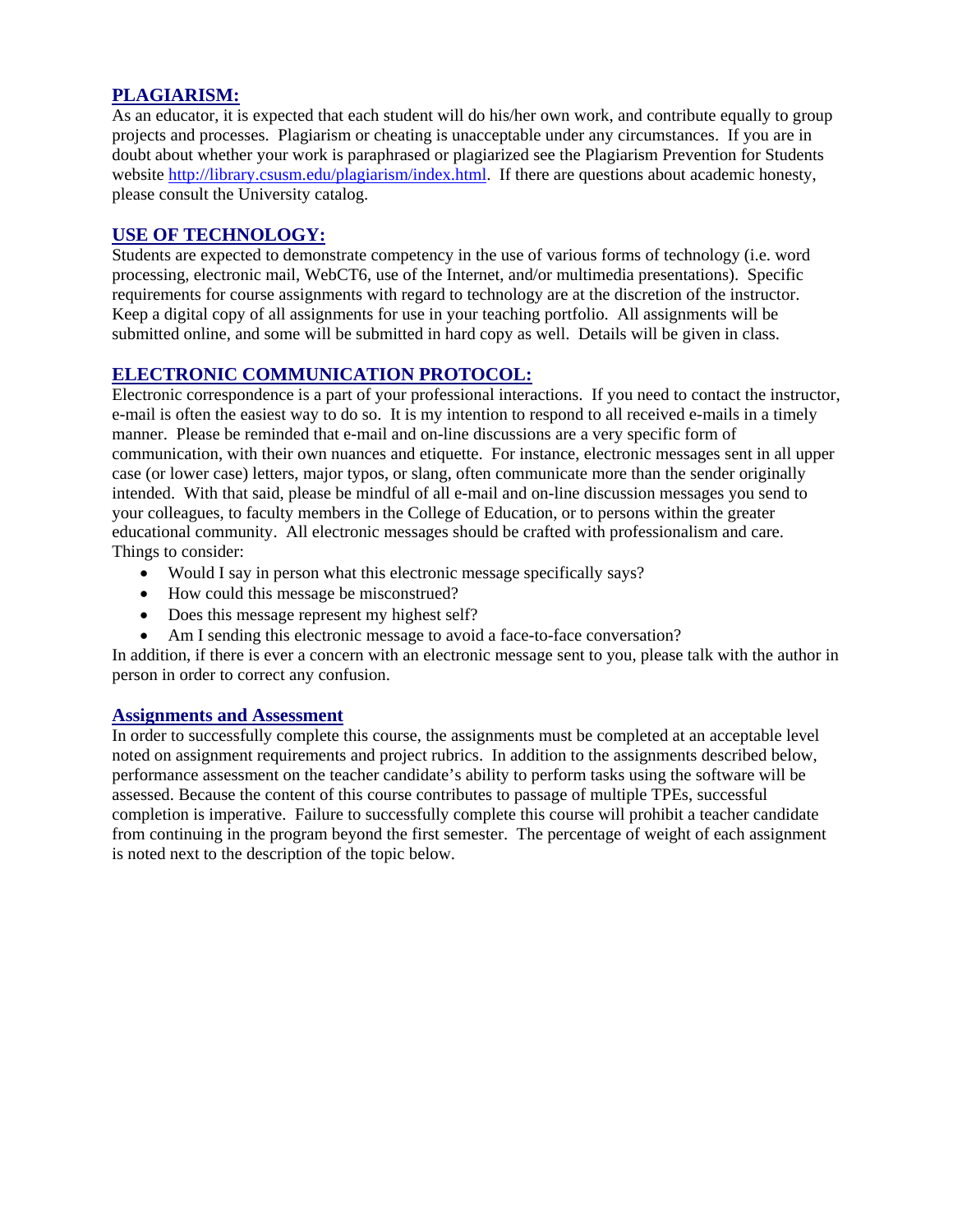# **EDUC 422 Course Requirements and Weight for Course Grades**

blog weekly. – Please use http://www.blogger.com Assignment Pts Intro Letter Submit a Word-Processed Letter using a variety of formats. 10 Internet Assignment This web-based resource/tool allows the user to organize and manage online resources for projects and courses. This tool will allow teacher candidates to continue to organize and share resources throughout program experiences. The assignment requires evaluation and review of educational web sites and reflection on classroom use. 10 Graphic Organizer This project involves the use of concept-mapping software for brainstorming an educational topic using text and graphics. The activity will provide an opportunity to consider this application for support of writing with students in K-12 classrooms. 10 Webpage This project uses a template/tool on the web to create an activity for students to explore concepts related to standards and specific curriculum topics. An introduction and directions for a student activity using Web sites related to (a) content standard(s) will be hosted on a remote server for sharing with other educators. 10 Copyright The purpose of this assignment is to become familiar with fair use and copyright laws, and use of appropriate APA format and citations. Students will share their learning after becoming knowledgeable about various issues related to ISTE NETS for Teachers, Standard VI. 10 Journals/ Blog Students reflect on course readings and. Entries are made to the journal I will be posting questions for the blog each week. Please respond with your answers to these questions individually. Word count has to be minimum 250 words. I will post other the class blog addresses for you to review. You may add something of substance to the discussion —this would consist of new ideas, your perspectives, pointed follow-up questions, etc. 30 Rubric This activity provides an opportunity for students to create rubrics. A rubric is a scoring tool for subjective assessments. It is a set of criteria and standards linked to learning objectives that is used to assess a student's performance on a paper, project, essay, or other assignment. Rubrics allow for standardized evaluation according to specified criteria, making grading simpler and more transparent. 10 Spreadsheet This activity provides an opportunity for students to use a spreadsheet in a variety of ways to organize and present information. Various tasks provide an opportunity for teacher candidates to reflect on educational appropriate uses of a spreadsheet tool and differentiate between various tools for organizing information. 10

**Note: All assignments must be submitted to receive a passing grade.**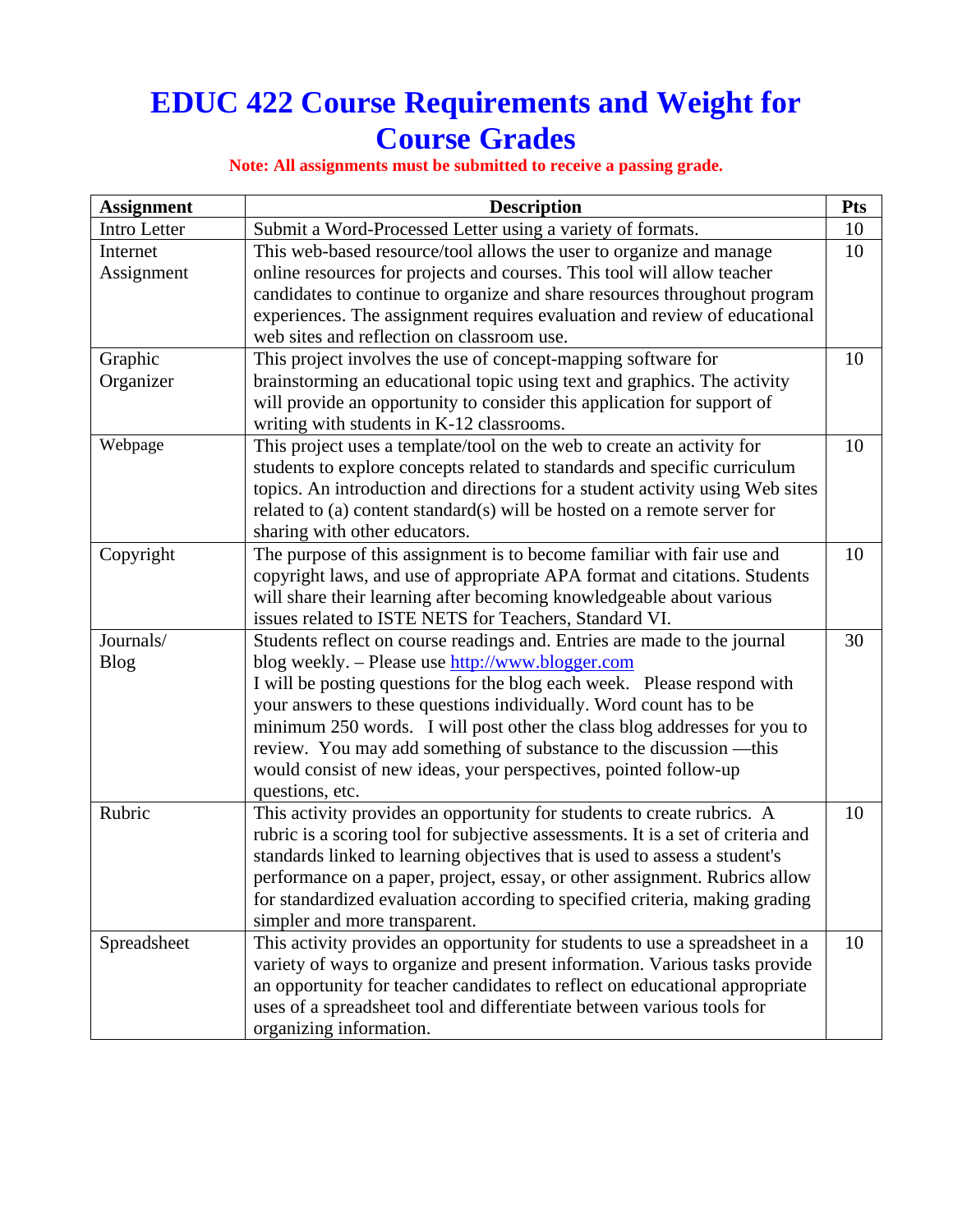| Newsletter             | Create an appealing, newsworthy, and interesting newsletter for parents                                 | 10 |  |
|------------------------|---------------------------------------------------------------------------------------------------------|----|--|
|                        | with information about your classroom. Use of graphics, content and                                     |    |  |
|                        | layout will be considered and assessed. Teacher candidates will use a                                   |    |  |
|                        | rubric to provide feedback to classmates during a class meeting. Must                                   |    |  |
|                        | include a scanned image.                                                                                | 10 |  |
| PowerPoint             | Students will develop a PowerPoint presentation with at least 5 slides                                  |    |  |
|                        | taking 1 lesson and explaining how you would teach it and address 3 (of                                 |    |  |
|                        | the 6) "intelligences". Make sure you explain how you will diagnose and                                 |    |  |
|                        | address diversity.                                                                                      |    |  |
| Database               | Students will use a database tool to input and organize information. A                                  | 10 |  |
|                        | report will be generated to document understanding of the use of this tool.                             |    |  |
|                        | Students will also understand how online databases provide opportunities                                |    |  |
|                        | to search for information related to an educational topic.                                              |    |  |
| Midterm                | An assessment of skills and knowledge from readings and class activities                                | 30 |  |
|                        | following the first half of the course.                                                                 |    |  |
| <b>Software Review</b> | The purpose of the project is to demonstrate understanding of how to                                    | 10 |  |
|                        | assess educational specific software in terms of student academic content                               |    |  |
|                        | standards, learning needs and strengths and weaknesses of the software.                                 |    |  |
|                        | Students will share their learning through reflection online.                                           |    |  |
| Video Project          | This project involves working in groups of 3 or 4 to produce a video                                    | 20 |  |
|                        | presentation focusing related to classroom use. Students will learn how to                              |    |  |
|                        | use digital video cameras, how to edit and prepare a project for sharing                                |    |  |
|                        | electronically.                                                                                         |    |  |
| <b>Draft Narrative</b> | Students create a draft narrative using persuasive writing to document their                            | 5  |  |
| In Task                | proficiencies related to the ISTE standards. Instructor provides feedback in                            |    |  |
| Stream                 | preparation for completing digital portfolio requirements.                                              | 5  |  |
| <b>CTAP</b>            | This assessment provides teacher candidates with a look at their skills at                              |    |  |
|                        | the beginning of the course and a comparison of the growth in technology                                |    |  |
|                        | skills at the end of the course. Charts available following the assessment                              |    |  |
|                        | will be submitted.                                                                                      |    |  |
| <b>TPE 14</b>          | This assignment is an introduction to the electronic portfolio that will be                             | 35 |  |
| submission in          | used throughout the CSUSM teacher preparation program. The assignment                                   |    |  |
| Taskstream             | requires setting up an <b>artifact tracking sheet</b> and organizing all course                         |    |  |
| Portfolio              | files, selecting evidence through analysis of individual work related to                                |    |  |
|                        | proficiencies and completing narratives as evidence of meeting the                                      |    |  |
|                        | Teaching Performance Expectation (TPE 14). It is anticipated that teacher                               |    |  |
|                        | candidates will build on the work begun in EDUC 422 so that the portfolio                               |    |  |
|                        | submitted at the conclusion of the program accurately verifies meeting all<br>TPEs.                     |    |  |
|                        |                                                                                                         |    |  |
| Wiki Assignment        | This project involves working in groups of 3 or 4 to create a collaborative                             | 10 |  |
|                        | website that users can easily modify via the web, typically without                                     |    |  |
|                        | restriction. A wiki allows anyone, using a web browser, to edit, delete or                              |    |  |
|                        | modify content that has been placed on the site, including the work of other                            |    |  |
|                        | authors. This has been found to work surprisingly well since contributors                               |    |  |
|                        |                                                                                                         |    |  |
|                        | tend to be more numerous and persistent than vandals and old versions of<br>pages are always available. |    |  |